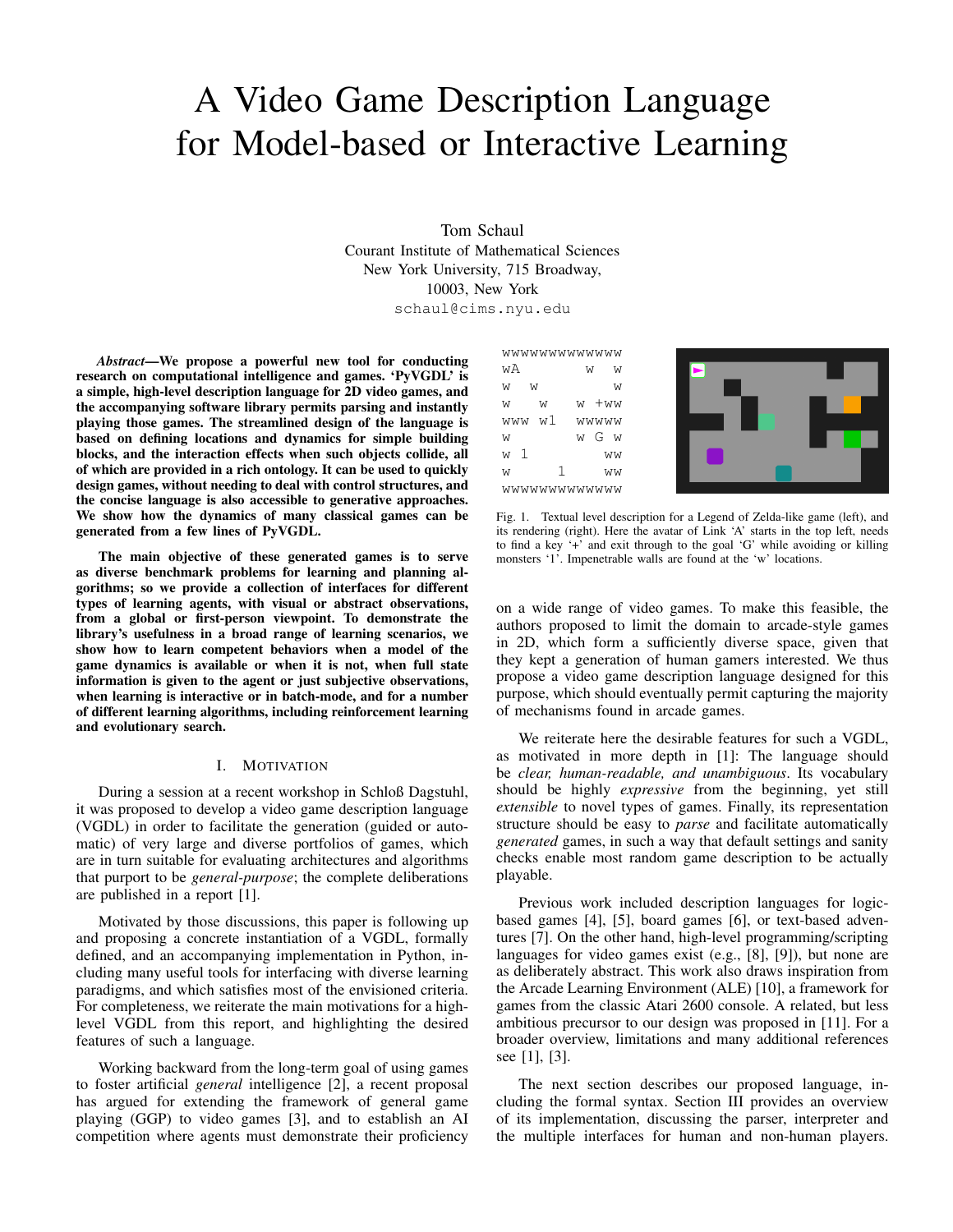```
BasicGame
LevelMapping
  G > goal
  + > key
  A > nokey
  1 > monster
SpriteSet
  goal > Immovable color=GREEN
  key > Immovable color=ORANGE
  sword > Flicker limit=5 singleton=True
  movable >
    avatar > ShootAvatar stype=sword
      nokey >
      withkey > color=ORANGE
    monster > RandomNPC cooldown=4
InteractionSet
  movable wall > stepBack
  nokey goal > stepBack
  goal withkey > killSprite
  monster sword > killSprite
  avatar monster> killSprite
  key avatar > killSprite
  nokey key > transformTo stype=withkey
TerminationSet
  SpriteCounter stype=goal win=True
  SpriteCounter stype=avatar win=False
```
Fig. 2. Game description for a Legend of Zelda-like game. Words in violet are (arbitrary) user-defined identifiers for different sprite types (used elsewhere using the keywork parameter  $stepe$ , the texts in blue is referring to elements from ontology. Note the hierarchy of class definitions in the 'SpriteSet' block, the on-the-fly specialization of ontology elements with the 'keyword=value' format.

Section IV demonstrates the simplicity and diversity through a few example games that can be defined very concisely. Finally, in section V we show how such games can be used to learn behaviors, in three different paradigms: model-based and fully observable policy iteration, model-free and partiallyobservable reinforcement learning, and direct evolution of bot controllers. Before concluding, we then outline some future directions of development.

# II. THE PYVGDL LANGUAGE

The canonical video game description language is implemented in Python, and builds directly on the widely used pygame package for game development [9] (but is much higher level); henceforth we refer to it by "PyVGDL". The complete source code, including many example games, is available at:

https://github.com/schaul/py-vgdl.

Our design for the structure of the description language (as discussed in [1]) is to restrict ourselves to a 2-dimensional (rectangular) space, in which all game-relevant *objects* are located. Essentially, objects can move, interact with other objects, disappear, or spawn new objects, subject to global or object-specific rules and player actions.

A game is defined by two separate components, the *level description*, which essentially describes the positions of all objects and the layout of the game in 2D (i.e., the initial conditions), and the *game description* proper, which describes the dynamics and potential interactions of all the objects in the game.

The level description is simply a text string/file with a number of equal-length lines, where each character maps to (read: instantiates) one or more objects at the corresponding location of the rectangular grid. See Figure 1 for an example level description.

The game description is composed of four blocks of instructions. Figure 2 provides an example of a full game description, based on the game Legend of Zelda, and we will refer to it to illustrate the different concepts below.

- The LevelMapping describes how to translate the characters in the level description into (one or more) objects, to generate the initial game state. For example, each '1' spawns an object of the 'monster' class.
- The SpriteSet defines the classes of objects used, all of which are defined in the ontology, and derive from an abstract VGDLSprite class. Object classes are organized in a tree (using nested indentations), where a child class will inherit the properties of its ancestors. For example, there are two subclasses of avatars, one where Link possesses the key and one where he does not. Furthermore, all class definitions can be augmented by keyword options. For example, the 'key' and 'goal' classes differ only by their color and how they interact.
- The InteractionSet defines the potential events that happen when two objects collide. Each such interaction maps two object classes to an event method (defined in the ontology), possibly augmented by keyword options. For example, swords kill monsters, monsters kill the avatar (both subclasses), nobody is allowed to pass through walls, and when Link finds a 'key' object, the avatar class is transformed.
- The TerminationSet defines different ways by which the game can end, each line is a termination criterion, different criteria are available through the ontology and can be further specialized with keyword options. Here, it is sufficient to capture the goal (bring the sprite counter of the 'goal' class to zero) to win.

What permits the descriptions to be so concise is an underlying *ontology* which defines many high-level building blocks for games, including the types of physics used (continuous, or grid based, friction, gravity, etc.), movement dynamics of objects (straight or random motion, player-control, etc.) and interaction effects upon object collisions (bouncing, destruction, spawning, transformation, etc.).

Further, many components are easily *recombinable* through subclasses and keyword options. For example, an object class, when defined with the option physicstype=GravityPhysics dramatically alters its behavior (now suddenly being subjected to gravity). See Figure 8, which gives the game description of Lunar Lander. Also, as all projectiles are object classes themselves, their interactions with other objects or level structures can be altered in very simple ways. Recombinability goes as far as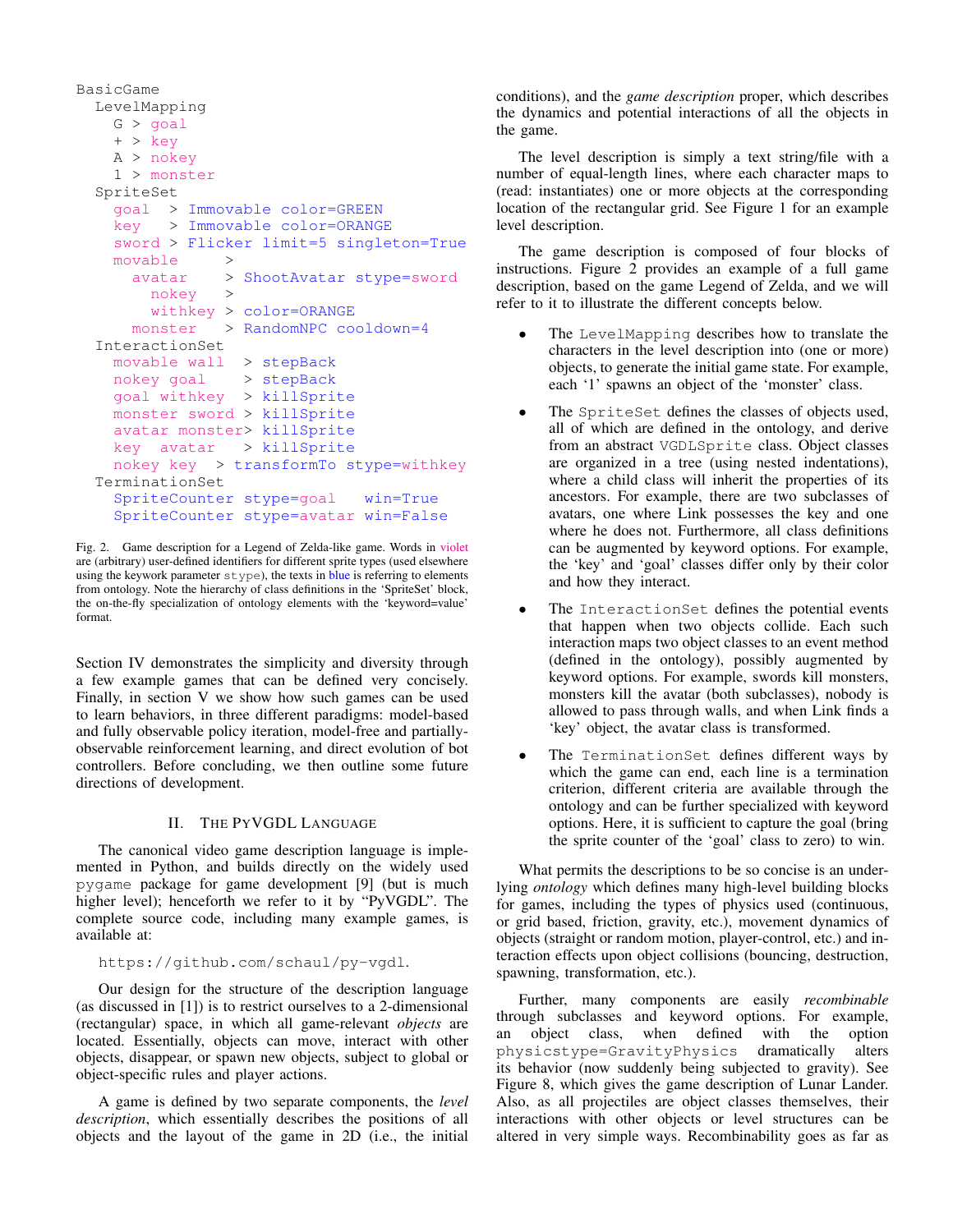permitting level descriptions that were intended for one type of game to be used in a very different context, akin to what is done in the game "ROM Check Fail" [12].

Finally, it is relatively straightforward to *extend* the provided ontology of behaviors, effects and object classes. In fact, most of the many predefined classes and effects are coded in just a handful lines of Python code. In other words, this permits easy prototyping of novel game dynamics, which can immediately be recombined with existing ones.

# *A. Features*

To whet the reader's appetite, we list some of the elements available in the current ontology:

- Spawning, cloning and elimination of objects, as well as transformation from one type into another.
- Self-propelled movements of objects, taking consistent or random actions, or erratically changing direction.
- Non-deterministic chasing and fleeing behaviors.
- Projectile objects, spawned at the location of arbitrary objects, on fixed or random schedules, based on user actions, or triggered by collision effects.
- Stickiness, i.e., one object pulling another one.
- Bouncing and wrap-around behavior, from other objects or the edge of the screen.
- Teleportation of objects, to fixed or random endlocations.
- Continuous physics effects like inertia, friction and gravity.
- Stochastic effects like slipping in the current direction, or wind gusts.

# *B. Syntax*

The PyVGDL *syntax* is based on a simplified version of the syntax of the Python language itself, retaining whitespace based indentation, comments and keyword arguments. However, game descriptions must conform to a strict treelike structure which resembles more closely an XML schema. Figure 4 gives the formal description of the syntax' contextfree grammar in the notation of Extended Backus-Naur Form.

The *parser* implemented for the syntax handles both level descriptions and game descriptions, and given one of each (provided as text strings), it generates the full code for the game (in Python). The generated game object includes the dynamics, on-screen visualization, and interactions with the (human or artificial) player. Parsing and instantiation takes less than a second – making all generated games instantly playable.

## III. INTERPRETER AND INTERFACES

As detailed above, the PyVGDL library defines a game description language, and an initial ontology of behaviors, but it also encompasses a wide range of additional tools that are designed to make it directly useful to the computational intelligence researcher.



Fig. 3. For the same game state, we show the rendered game from the objective (birds-eye) perspective, left, and the subjective (first-person) perspective, right. Note how in the subjective view, impenetrable objects like walls are shown as blocks, while other objects (the green one in the corner) are drawn on the level floor.

There are a number of distinct dimensions in which learning frameworks may vary. Below, we list which of these options are currently available, and how they are implemented:

- *Player type*: we currently support direct interactive play with a human player (through the keyboard), and an interface to artificial players (bots), which may take one action per cycle. The interface for the bots is conforming to the "Agent/Environment/Task" model of the PyBrain machine learning library [13], allowing an arbitrary controller to interact with the game chiefly through calls to the getSensors and performAction methods. This could easily be extended to richer interfaces as well.
- *Number of players*: The library currently supports a single player, which is the dominant means of measuring absolute performance. Nevertheless, we plan to extend the interface to multiple agents (mixed human/non-human control), and connect it to a tournament environment for bot play.
- *Perspective*: By default, a game is played from the birds-eye perspective (objective), with the full rectangular 2D space visible at once. As an alternative, we also provide an option to play from a first-person viewpoint (subjective), where the game becomes effectively *partially observable* (not implemented for all types of physical dynamics yet). For an illustration, see Figure 3.
- *Observation*: Orthogonally to the perspective of observation, we also provide to different types of encoding for observations provided to the player: they are available rendered visually as a medium-resolution image, or in 'clean' form, representing only the functionally different components. The latter is making learning easier, as the representation is capturing all the essential information without redundancy, but eventually, strong general-purpose agents should be capable of dealing with the visual observation stream directly, like humans do.
- *Model*: Some learning and planning approaches rely on the availability of a complete forward-model of the game dynamics, in order to simulate (roll-out) action sequences before taking a decision. This is always available, as the game state can be read, stored and reset after the roll-out. To further accommodate model-based approaches, we provide a conversion tool, which transforms the game dynamics into the full transition matrices of a Markov Decision Process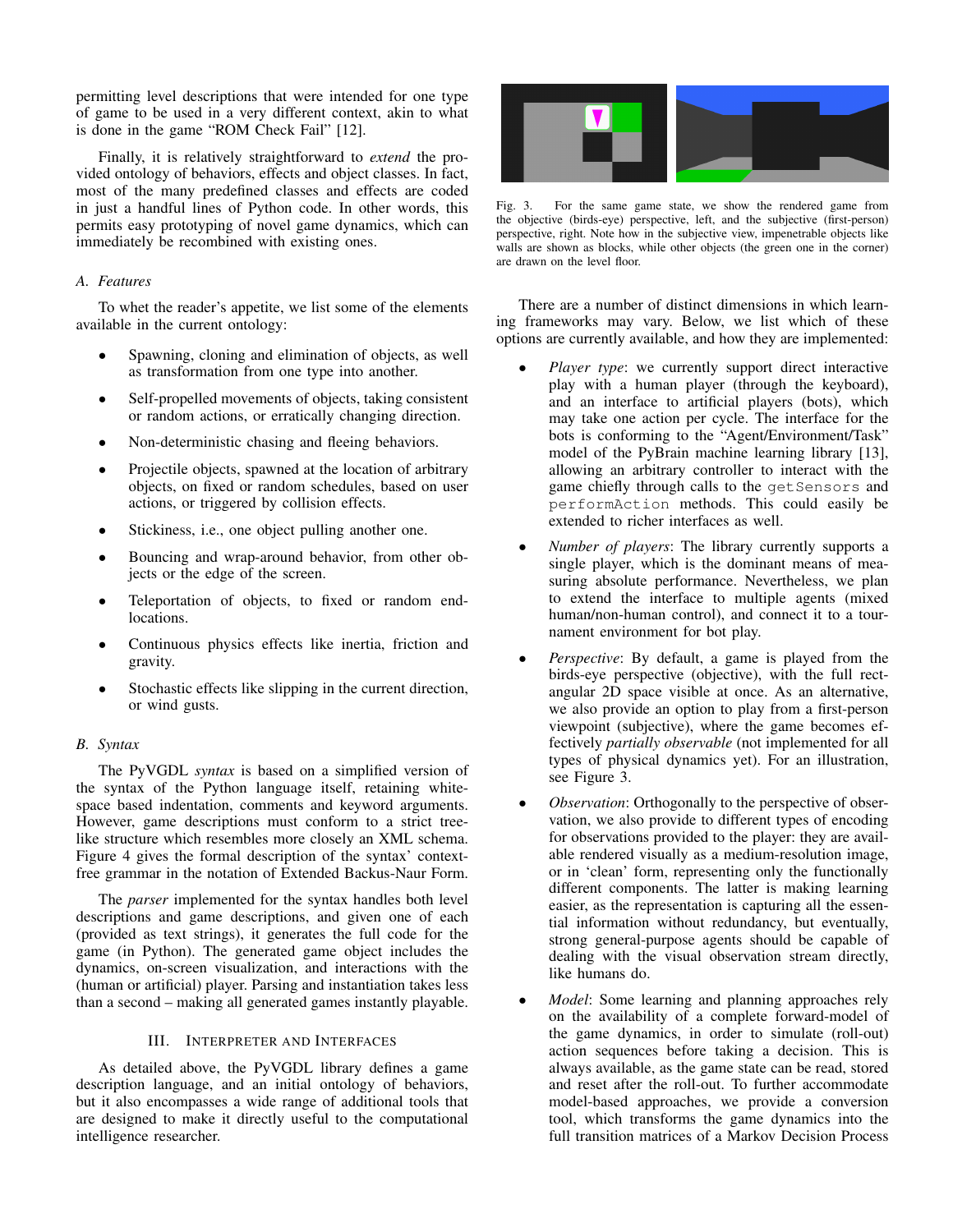| $\langle game \rangle$                   | $\therefore$ game class $\langle e \circ d \rangle$ INDENT $\langle level\text{-}block \rangle$ $\langle sprite\text{-}block \rangle$ $\langle iteration\text{-}block \rangle$ $\langle termination\text{-}block \rangle$ |
|------------------------------------------|---------------------------------------------------------------------------------------------------------------------------------------------------------------------------------------------------------------------------|
| $\langle level\text{-}block\rangle$      | ::= LevelMapping $\langle e0\rangle$ INDENT $\{\langle char-map\rangle$ NEWLINE $\}$ DEDENT                                                                                                                               |
| $\langle$ sprite-block $\rangle$         | ::= SpriteSet $\langle e \circ d \rangle$ INDENT $\{\langle sprite\text{-}def \rangle\}$ NEWLINE $\}$ DEDENT                                                                                                              |
|                                          | $\langle interaction-block \rangle ::=$ Interactionset $\langle ecl \rangle$ INDENT $\{ \langle interaction-def \rangle \langle ecl \rangle \}$ DEDENT                                                                    |
|                                          | $\langle termination-block \rangle ::= \text{Terminationset } \langle eol \rangle$ INDENT $\{ \langle termination-def \rangle \langle eol \rangle \}$ DEDENT                                                              |
| $\langle char-map \rangle$               | $\Rightarrow$ CHAR ' > ' $\langle$ sprite-type $\rangle$ { ' ' $\langle$ sprite-type $\rangle$ }                                                                                                                          |
| $\langle$ sprite-def $\rangle$           | $ ::= \langle$ sprite-simple $\rangle$ [ $\langle eol \rangle$ INDENT { $\langle$ sprite-def $\rangle$ $\langle eol \rangle$ } DEDENT ]                                                                                   |
| $\langle$ sprite-simple $\rangle$        | $\Rightarrow$ $\langle$ sprite-type $\rangle$ $\rightarrow$ $\langle$ sprite_class $\rangle$ { $\langle \circ \rangle$ $\langle$ option $\rangle$ }                                                                       |
| $\langle interaction\text{-}def \rangle$ | $\Rightarrow$ $\langle$ sprite-type $\rangle$ $\langle$ sprite-type $\rangle$ $\rightarrow$ $\cdot$ interaction method $\{\cdot, \langle$ $\rangle$ $\langle$ $\rangle$                                                   |
| $\langle termination\text{-}def \rangle$ | $ ::=$ termination_class { ' ' $\langle option \rangle$ }                                                                                                                                                                 |
| $\langle eol \rangle$                    | ::= $\{ \cdot \cdot \}$ [ '#' $\{$ CHAR $  \cdot \cdot \}$ ] NEWLINE                                                                                                                                                      |
| $\langle option \rangle$                 | $ ::=$ IDENTIFIER '=' ( $\langle$ sprite-type $\rangle$   evaluable )                                                                                                                                                     |
| $\langle$ sprite-type $\rangle$          | $ ::=$ IDENTIFIER   'avatar'   'wall'   'EOS'                                                                                                                                                                             |

Fig. 4. Grammar of the video game description language PyVGDL, in Extended Backus-Naur Form (square brackets indicate optional terms, curly brackets indicate repetition). The terms in **bold** denote terms that are defined in the ontology that accompanies the grammar. Furthermore, "evaluable" could be any valid Python expression that can be evaluated within the scope of the ontology. Note that implicitly, only sprite types that are defined in the level-block (or are defined by default) can be used in the other blocks.

(MDP). Given that those matrices scale quadratically with the number of distinct states, this is only feasible for games that do not suffer from a combinatorial explosion of reachable states.

Other useful tools include the possibility to enable/disable the visualization (resulting in dramatic speed gains), to record the actions taken during a game and replay them, and to create animated GIF videos from such replayed action sequences.

Our objectives are for PyVGDL to remain lightweight, fast and agile, so very little emphasis has been on sophisticated rendering of the objects, creatures and environment, nor are there any flashy animated effects (most objects are just solid colored squares). This aspect is extensible however, because care was taken to keep the graphical aspects and the game dynamics separate, so adding a new (or interfacing to an existing), more advanced rendering engine should be easy.

## IV. EXAMPLE GAMES AND BENCHMARKS

To demonstrate the wide spectrum of games that can be encoded in PyVGDL, we implemented simplified versions of a number of classical, well-known games, and some classical reinforcement learning (RL) benchmarks. They include:

- *Space invaders*, with shooting, complex movement sequences, timed spawning points.
- *Frogger*, with sticky/attachable objects and wraparound movement.
- *Lunar lander*, with delicate continuous gravity and inertial effects.
- *Physical Traveling Salesman Problem* (PTSP [14]), with continuous control of salesman spaceship that can bounce off walls.
- *Pac-Man*, showing off simple ghost chasing behaviors and transformative power pills.
- *Sokoban*, where the agent can push blocks around in a maze, but not pull them.
- *Dig-Dug*, with diggable ground, and sacks of gold that fall through the tunnel system when touched.
- *Portal*, exploring different types of teleportation mechanisms.
- Legends of Zelda, with a unique directional attack, keys, and locked doors; see Figures 1 and 2.
- Super Mario, including moving elevator platforms, Goombas and Koopa Paratroopas.
- *Windy gridworld* [15], demonstrating stochastic environmental features.
- *89-state maze* [16], with stochastic actions and observations; see Figure 5.
- *T-maze*, a classical RL task for generalizing state memorization across long time-scales [17].

The first three of these were the motivating examples in [1], and a few of them are depicted in Figure 9. All of them ship with the library, and serve the double purpose of providing a potential game developer with a tool to learn the language by example. The game descriptions are all concise and simple, the descriptions in Figure 2 and 8 are typical in that respect, and indeed none of the games mentioned require game descriptions of more than 40 lines.

# V. DEMONSTRATIONS

Producing agents that exhibit competent behavior in a game environment is a very general problem, and not surprisingly,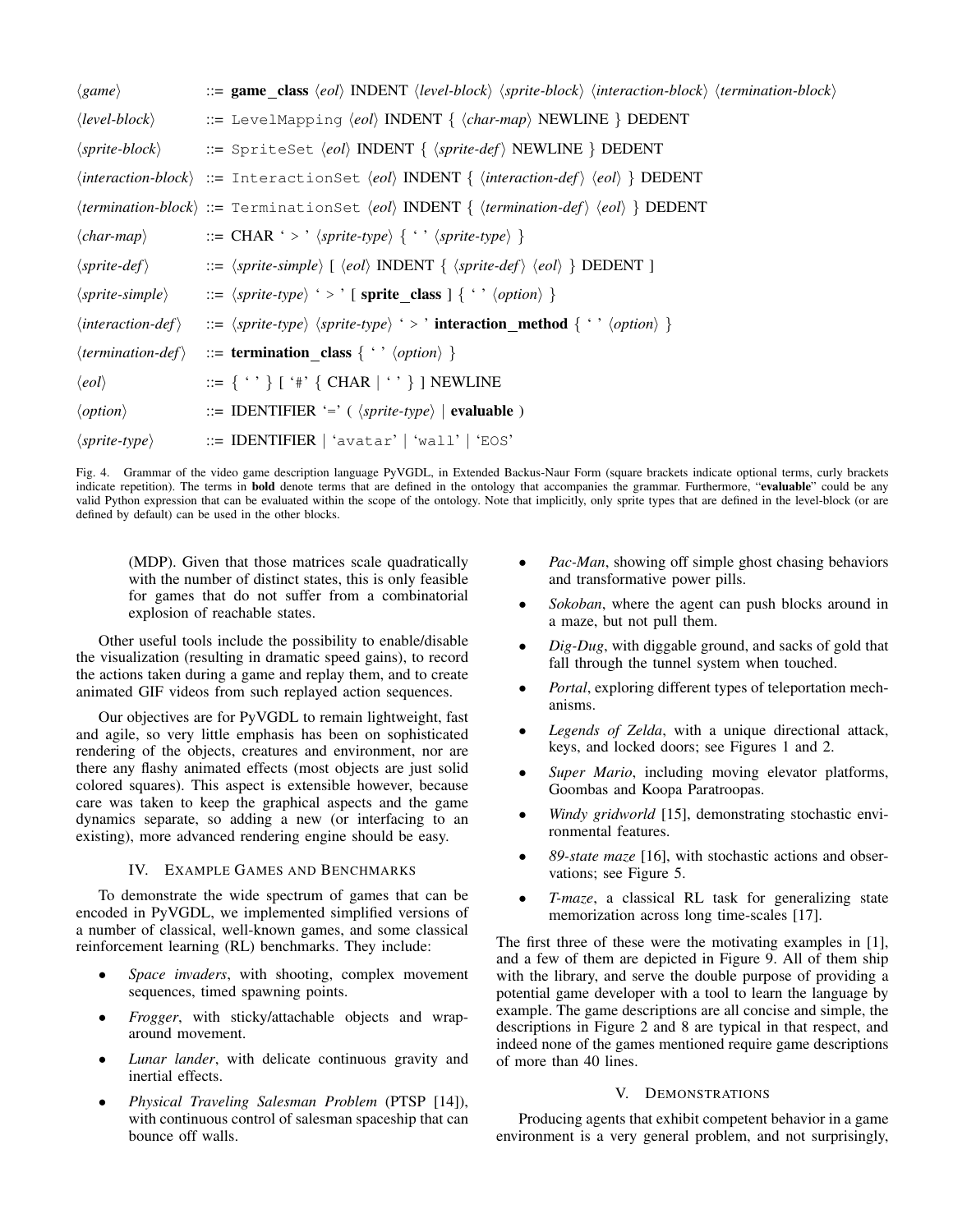

Fig. 5. Value function of the optimal policy, as computed by PI on a maze task. Darker red corresponds to higher values, black denotes inaccessible locations. The unique goal is in the upper left dead end. Left: the agent can move into any of the four cardinal directions, leading to 23 unique states. Right: the agent can move forward or rotate by an angle of 90, 180 or 270 degrees, leading to 89 distinct states, consisting of cell location plus agent orientation (marked by the black pointers).

drastically different methodologies exist, including modelbased planning, Monte-Carlo tree search [18], various flavors of RL [15], [19], neuro-evolution [20], etc. PyVGDL aims to be agnostic with respect to how its games are used in that context.

In this section we will give examples of how some of these types of learning can use PyVGDL to define and interface to game benchmarks. In our case, all the algorithms that do the actual learning<sup>1</sup> are available in the PyBrain open source machine learning library [13].

## *A. Optimal policies with model and full state information*

As an initial demonstration, we place a minimal burden on an agent's learning capabilities, namely providing it with perfect state information and a full model of the game dynamics: for each state and chosen action, it knows the true probabilities P of reaching the subsequent state, and the accompanying reward. The PyVGDL library can convert any sufficiently simple game into a  $P \in \mathbb{R}^{|A|} \cdot \mathbb{R}^{|S|} \cdot \mathbb{R}^{|S|}$  tensor, where A and S denote the discrete action and state spaces.

For a given policy, it is therefore possible to compute the expected (discounted) future reward for each state in closed form, and we use *policy iteration* (PI [15]) to iterate between this evaluation step and the policy defined by greedily valuemaximizing actions, until no further improvement is possible. Figure 5 shows the value function of the optimal agent, after convergence, for two maze variants using the same level map.

#### *B. Least-squares approximation with partial observability*

Often, state information is not available directly to the agent, instead it has access only to a set of *observations* or features, in each state. Among the algorithms that learn from sequences of actions and observations, without requiring a model or perfect information, we chose Least-Squares Policy Iteration (LSPI [21]), a batch method that minimizes the errors of the value function in a least-squares sense. LSPI accumulates observation-based transition data from which the approximate value function can then be found in closed form.



Fig. 6. Windy gridworld. Left: the game rendered for a human player, with the agent (in white with a green boundary) close to the goal (in green) already. Partial observability means that the agent will only see the colors in the four positions immediately adjacent to it, no further. Right: the value function of the agent policy learned by LSPI: darker red corresponds to better values.

The outer loop then iterates over increasingly better greedy policies, just like PI.

To add an additional difficulty, we test LSPI on a game benchmark with stochastic transitions, the classic windy gridworld [15]. Each state provides as observations the colors on the current and the four adjacent grid positions, where colors can take five different values (one each if the position has a wall, goal, weak wind, strong wind, or is empty), which makes many states ambiguous. For our experiment, we gather sufficient data that every action is attempted at least 20 times in each state. The resulting (approximate) value function is shown in Figure 6.

#### *C. Training a neural network controller*

An alternative to value-function based methods, particularly useful if the state-space is large, is to learn the policy of an agent directly, by encoding a mapping from observations to actions. A general-purpose tool for such an encoding are neural networks (NN), which can in principle approximate any continuous function, but may have many trainable parameters ('weights'). In this case, we use the interactive interface of PyVGDL, connecting the agent/policy directly to the game environment in which it can take actions for a while, after which it is evaluated based on performance achieved ('fitness').

We employ *Separable Natural Evolution Strategies* (SNES [22]), an evolutionary direct search algorithm, which is based on updating search distributions according to the estimated natural gradient. SNES is a state-of-the-art algorithm for non-Markov continuous control problems like the classic double-pole balancing task.<sup>2</sup> In addition, it's computational complexity scales linearly with the number of parameters, permitting the training of large networks. For the implementation, we use again the tools provided in the PyBrain library, which includes implementations of SNES, and of numerous neural network variants.

For this experiment, SNES was run for 12 generations (with its default population size of 17), tuning the 94 parameters of a 3-layer feed-forward network with softmax output and tanh transitions functions on its 6 hidden units. The fitness of individuals was averaged over three independent roll-outs. The results are depicted on Figure 7, which shows that a reactive observation-based navigation policy is easily learned.

<sup>&</sup>lt;sup>1</sup>All the scripts used to produce the results and figures in this paper are distributed with the PyVGDL code, as use-case examples, and to guarantee reproducibility.

<sup>&</sup>lt;sup>2</sup>Also, its acronym suits the theme of the paper.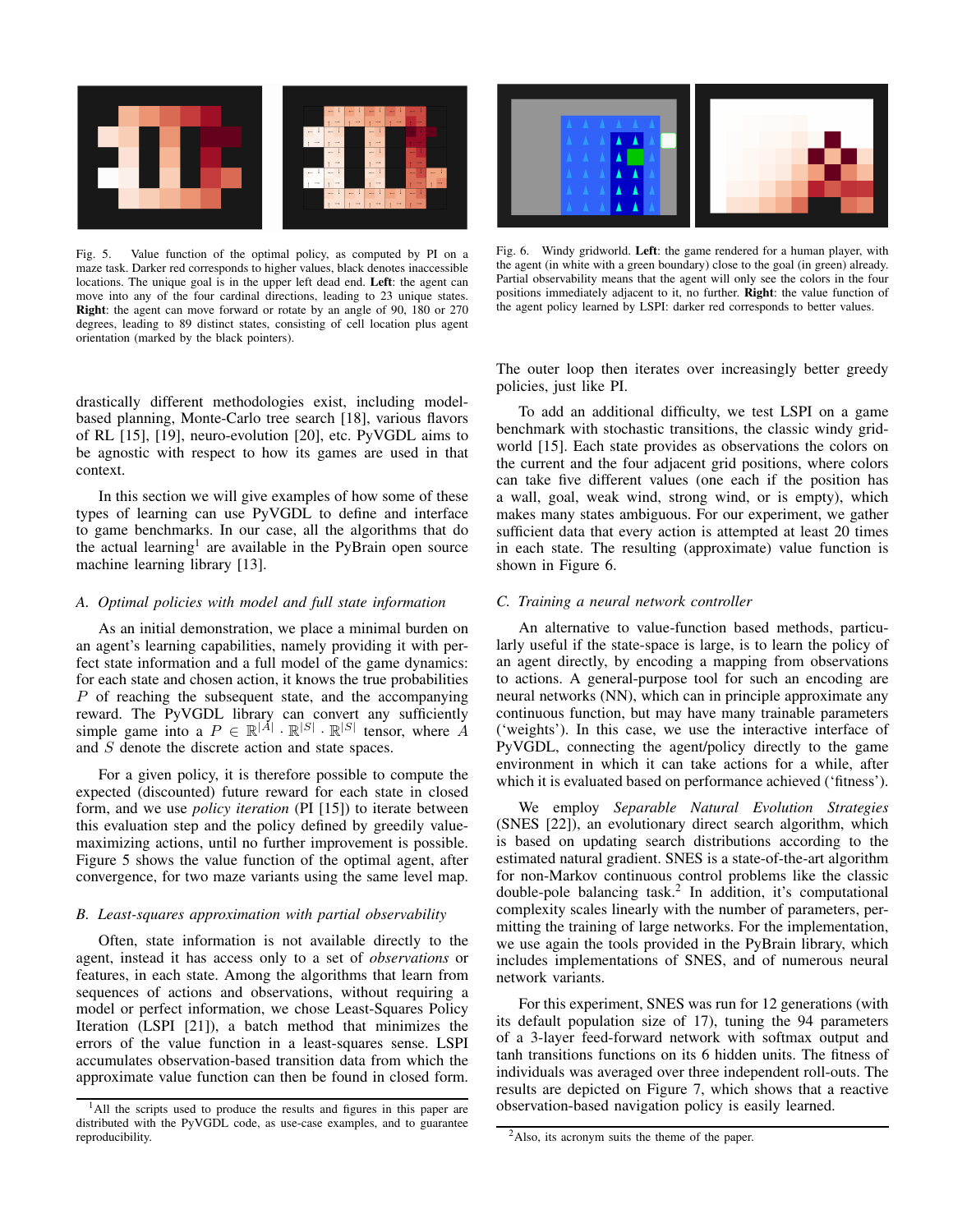

Fig. 7. Policies of evolved neural controllers using SNES, after a certain number of generations. Each colored line represents the trace of one roll-out, given the same initial position and following the currently best-found policy. The goal, in the middle of the maze, is marked in dark red. Left: after 4 generations, the best policy is a very exploratory one. Center: after 8 generations, the agent does sometimes reach its goal, and after 12 generations (right), it does so consistently and without detours. Note that the optimal policy here is reactive, that is does not require any form of memory of past observations or actions to succeed.

| BasicGame                     |                            |
|-------------------------------|----------------------------|
| LevelMapping                  |                            |
| G > pad                       |                            |
| SpriteSet                     |                            |
| $pad$ > Passive               | color=BLUE                 |
| avatar > InertialAvatar       | physicstype=GravityPhysics |
| InteractionSet                |                            |
| $avatar$ wall > killSprite    |                            |
| avatar EOS > killSprite       |                            |
| pad avatar > killIfSlow       |                            |
| TerminationSet                |                            |
| SpriteCounter stype=pad       | limit=4 win=True           |
| SpriteCounter<br>stype=avatar | $win=False$                |

Fig. 8. Game description for Lunar Lander, a continuous physics-based game. The game is over if the rocket can land one of five landing pads with low velocity (the pad is destroyed by such an interaction through the 'killIfSlow' method), after which the count of remaining pads goes to four, which triggers the winning condition. On the other hand, any collision with a wall or the end-of-screen ('EOS') ends the game in a loss.

## VI. FUTURE WORK

The development work of PyVGDL is far from completed, and we propose extending it in a number of directions. In terms of game dynamics, a key lacking component are resourcetype objects (health, heat, coins) which could be integrated in numerous ways, possibly borrowing from the Machinations framework [23]. Another important extension for the near future is a more complete, fine-grained score system with intermediate rewards to help RL approaches. Other desirable features are momentum-preserving object splits, area-of-effect events, or line-of-sight conditions. Some of these should arise naturally in the process of implementing more example games, such as Asteroids or Pong. More generally, we foresee permitting multi-player games (with mixed human/non-human controllers), additional visualization and characterization tools for learned agents, and parallelized execution of forward models to speed up learning.

## VII. CONCLUSIONS

We proposed a powerful new tool for conducting research on computational intelligence and games. The simple, high-level language allows the design of games by nonprogrammers, and its concise descriptions are accessible to potential generative approaches (not just of game levels, but of full game dynamics). These games are immediately humanplayable, from a global or first-person viewpoint, and can be directly interfaced to (learning) agents.

To demonstrate the package's usefulness in a broad range of scenarios, we provided a number of simple but diverse examples of gameplay, and showed how to learn competent behaviors when a model of the game dynamics is available or when it is not, when full state information is given to the agent, or just subjective observations, and for a number of different learning algorithms.

The library's availability as an open-source package, under the non-restrictive BSD license, is an invitation for others to use and build upon it, for example to diversify RL competitions [24], [25], more generally to benchmark learning algorithms in the games domain, or even to use it in teaching.

#### ACKNOWLEDGMENTS

The author wants to thank the participants of the 2012 Dagstuhl Seminar on Artificial and Computational Intelligence in Games, in particular, Marc Ebner, John Levine, Simon Lucas, Tommy Thompson and Julian Togelius for the discussions that triggered and inspired the development of this paper; additional helpful input came from Mark Ring, and all four reviewers. This work was funded in part through AFR postdoc grant number 2915104, of the National Research Fund Luxembourg.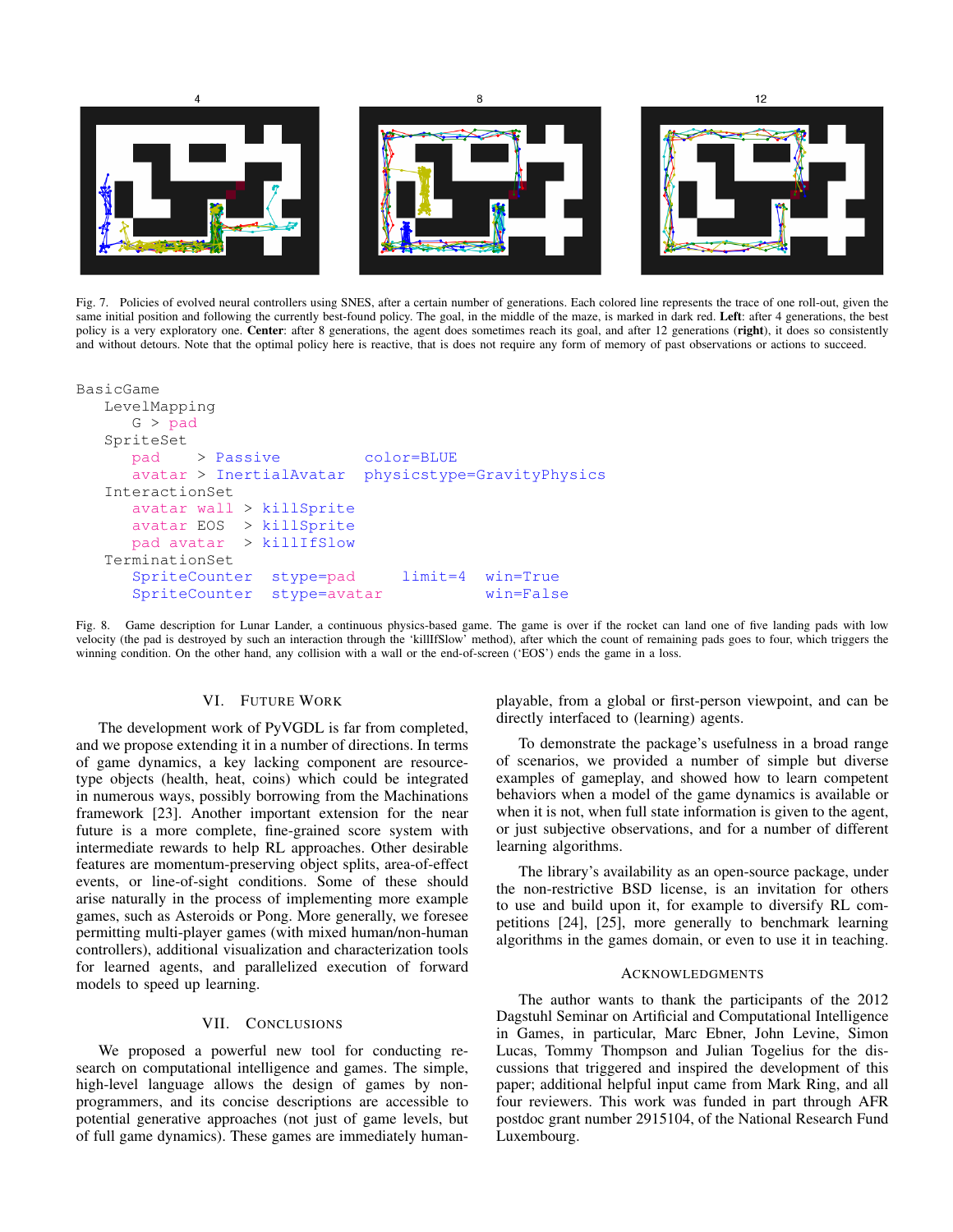

Fig. 9. Renderings (bird-eye view) of a few example games; clockwise from the top left: Pac-Man, Physical TSP, Dig-Dug, Super Mario and Lunar Lander.

#### **REFERENCES**

- [1] M. Ebner, J. Levine, S. Lucas, T. Schaul, T. Thompson, and J. Togelius, "Towards a video game description language." *Dagstuhl Follow-up. To appear.*, Preprint available at http://www.idsia.ch/∼tom/publications/dagstuhl-vgdl.pdf.
- [2] T. Schaul, J. Togelius, and J. Schmidhuber, "Measuring intelligence through games," *Arxiv preprint arXiv:1109.1314*, 2011.
- [3] C. B. Congdon, M. Bida, M. Ebner, G. Kendall, J. Levine, S. Lucas, R. Miikkulainen, T. Schaul, and T. Thompson, "General video game playing," *Dagstuhl Follow-up. To appear.*, 2013.
- [4] M. Genesereth and N. Love, "General game playing: Overview of the aaai competition," *AI Magazine*, vol. 26, pp. 62–72, 2005.
- [5] A. M. Smith, M. J. Nelson, and M. Mateas, "Ludocore: A logical game engine for modeling videogames," in *Computational Intelligence and Games (CIG), 2010 IEEE Symposium on*. IEEE, 2010, pp. 91–98.
- [6] C. Browne, "Evolutionary game design," *IEEE Transactions on Computational Intelligence and AI in Games*, pp. 11–21, 2011.
- [7] G. Nelson, *The Inform Designer's Manual*. Placet Solutions, 2001.
- [8] G. Maggiore, A. Spanò, R. Orsini, M. Bugliesi, M. Abbadi, and E. Steffinlongo, "A formal specification for casanova, a language for computer games," in *Proceedings of the 4th ACM SIGCHI symposium on Engineering interactive computing systems*. ACM, 2012, pp. 287– 292.
- [9] W. McGugan, *Beginning Game Development with Python and Pygame: From Novice to Professional*. Apress, 2007.
- [10] M. Bellemare, Y. Naddaf, J. Veness, and M. Bowling, "The arcade learning environment: An evaluation platform for general agents," *Arxiv preprint arXiv:1207.4708*, 2012.
- [11] J. Togelius and J. Schmidhuber, "An experiment in automatic game design," in *Proceedings of the IEEE Symposium on Computational Intelligence and Games (CIG)*, 2008.
- [12] Farbs, "Rom check fail (game)," http://www.farbs.org/games.html, 2008.
- [13] T. Schaul, J. Bayer, D. Wierstra, Y. Sun, M. Felder, F. Sehnke, T. Rückstieß, and J. Schmidhuber, "PyBrain," Journal of Machine *Learning Research*, vol. 11, p. 743746, 2010.
- [14] D. Perez, P. Rohlfshagen, and S. M. Lucas, "The physical travelling salesman problem: WCCI 2012 competition," in *IEEE Congress on Evolutionary Computation (CEC)*. IEEE, 2012, pp. 1–8.
- [15] R. S. Sutton and A. G. Barto, *Reinforcement Learning: An Introduction*, Cambridge, MA, 1998.
- [16] M. L. Littman, A. R. Cassandra, and L. P. Kaelbling, "Learning policies for partially observable environments: Scaling up," in *International Conference on Machine Learning*, 1995, pp. 362–370.
- [17] S. Hochreiter and J. Schmidhuber, "Long Short-Term Memory," *Neural Computation*, vol. 9, pp. 1735–1780, 1997.
- [18] C. B. Browne, E. Powley, D. Whitehouse, S. M. Lucas, P. I. Cowling, P. Rohlfshagen, S. Tavener, D. Perez, S. Samothrakis, and S. Colton, "A